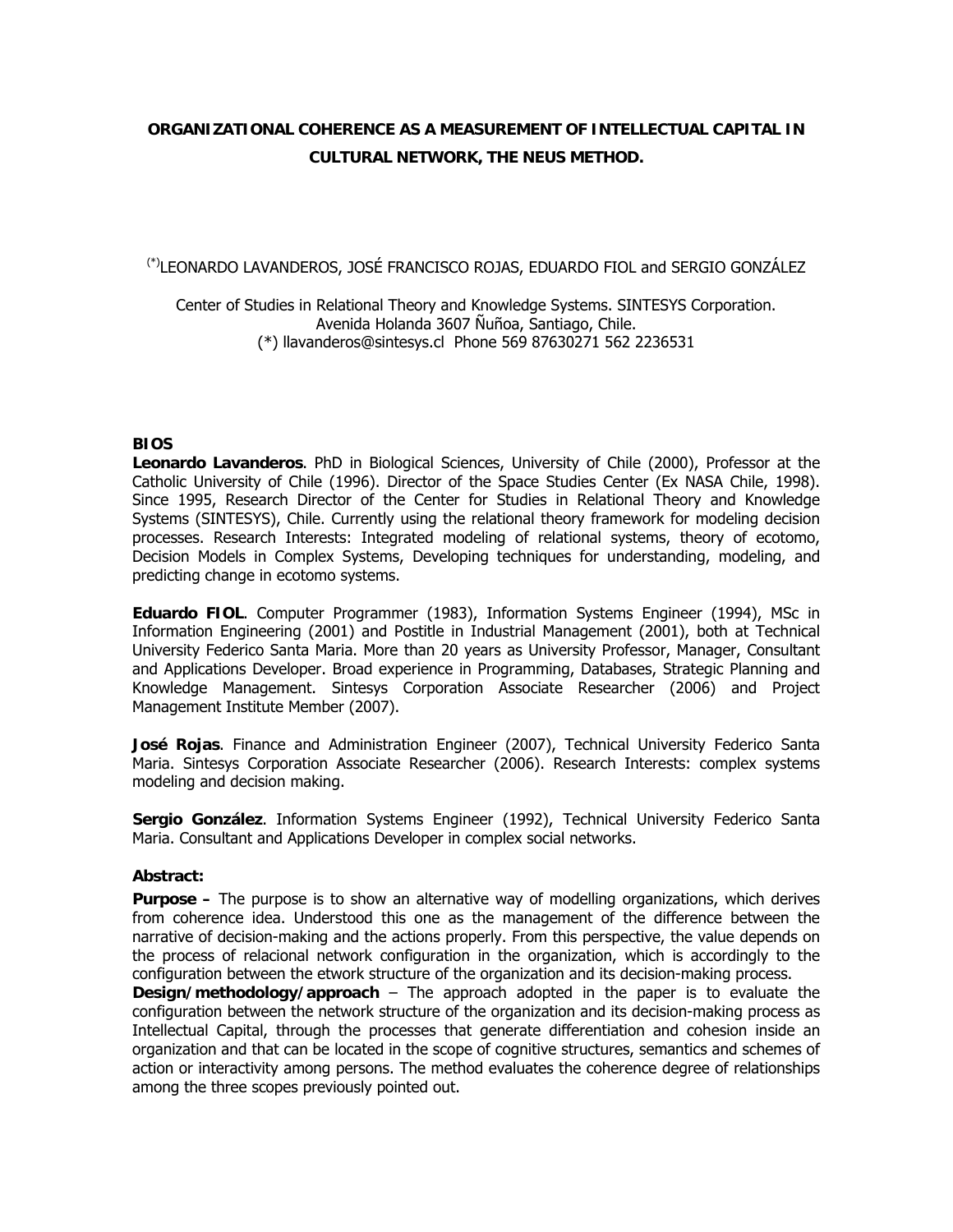**Findings –** The exploration of an alternative way of modelling organizations based on a relational optics allows to locate the dynamics of the structure in the coherence that generates the network. Although the cognitive type is the variable that shows the least possibility of change, this does not define the state of the network by itself. In this way the coherence can be improved managing the decisional certainty of the speech and re-configuring the interactivity.

**Originality/value** – In doing so the paper has profound significance for the conceptualization of Cognitive Sciences and organizations models.

### **Keywords:**

Complexity theory, Group behaviour, Organizations, Systems

### **Contact information for all authors**

Center of Studies in Relational Theory and Knowledge Systems. SINTESYS Corporation. Avenida Holanda 3607 Ñuñoa, Santiago, Chile. (\*) llavanderos@sintesys.cl Phone 569 87630271 562 2236531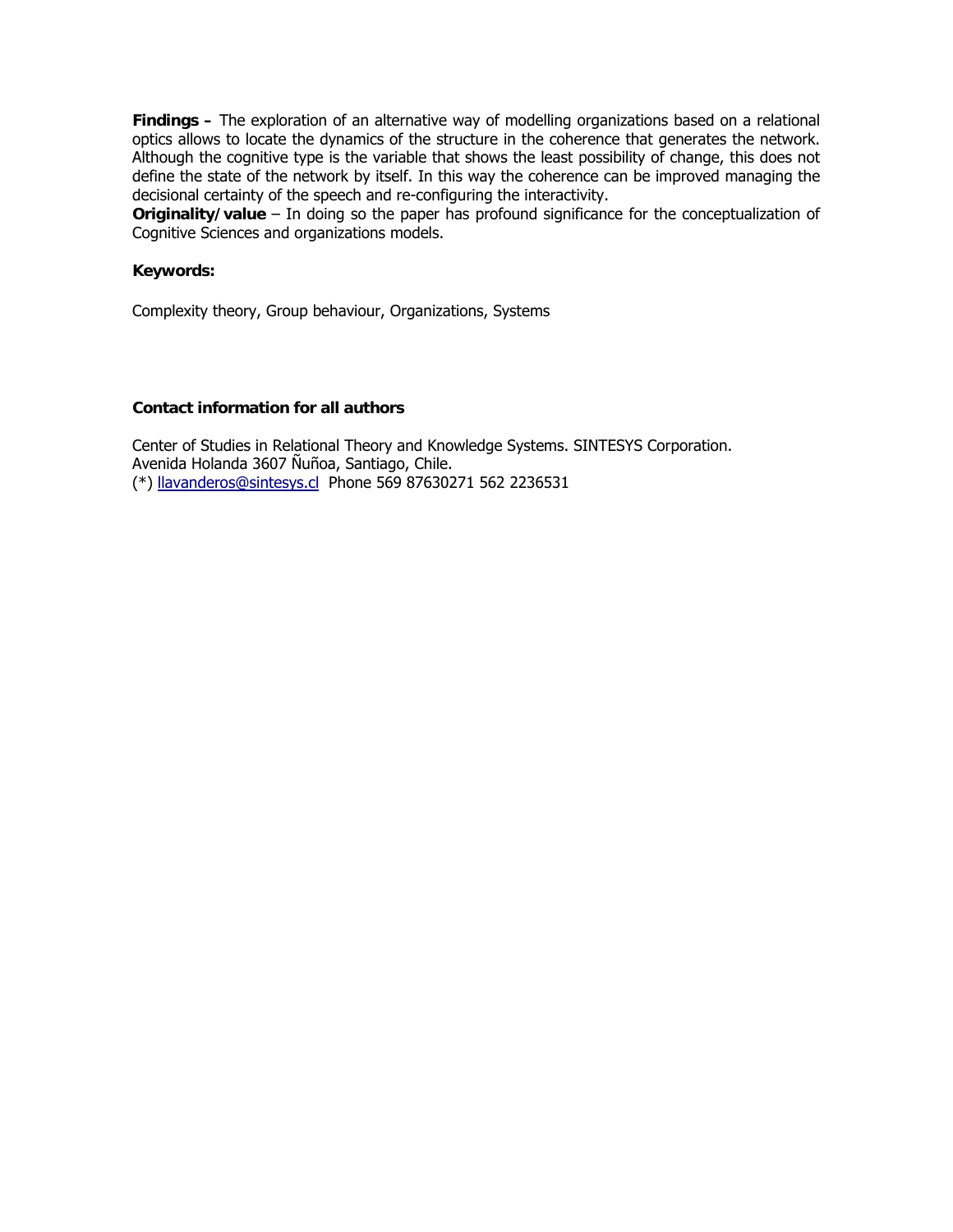### **INTRODUCTION**

The economy of the  $XXI<sup>st</sup>$  century has been characterized as the economy of knowledge (Mokyr, 2002), understood this not from his prescriptive logic (what is not allowed is prohibited), as it is reflected in the execution/correspondence relationship, a basic analysis factor, but from poscriptive systemic approaches (what is not prohibited is allowed) where coherence is its main feature.

As pointed out by Mantilla (1999) "Then, the center of attention is not the fulfillment, but the coherence (between targets and goals, between actions and programs, the alignment according to). That's why, the starting point at managerial level is strategic planing and, as a consequence of it, how strategies (of long term) are lined up with operations (of short term)".

From previous paragraph, it is possible to venture that it is the coherence process which may explain, in a better degree, the generation of value within the scope of the economy of knowledge. This allows to explain that the difference between the market value (of the companies) and their book value turns out to be insufficient as a definition of Intellectual Capital. This is supported by part of the intangible assets (patents, marks, copyrights, goodwill, etc.) they register in accounting as part of the book value (Petty and Guthrie 2000).

Another aspect linked to the previous, is that the Intellectual Capital characterization has repercussions directly on the concept of productive economic relationships, since these cannot avoid its intangible nature (Marr, 2005). The analysis is complicated when it concludes that such assets have been taken into account using the same approach of the tangible ones, calculating its useful life and depreciation / amortization in such a period. This is, in fact, the basic establishment of the international standard n° 38 about Intangible Assets [IAS 38] (Mantilla op. cit.). If intangible assets are analyzed in an intellectual capital context, the base distinctions lead us to conclude that its useful life is indeterminate (can be very short or very long, it depends on the market) and its value increases with its use; i.e. they cannot be depreciated. It leads to understand that Intellectual Capital as a process instead of an object (Arenas and Lavanderos, 2008, in press), which implies locating its reproduction in the processes that preserve an organization. In this way, a fundamental conservative process is the coherence of the relational dynamics between the structure of the organization and its decisional process.

### **COHERENCE DEFINITION**

Coherence is defined as "the management of the difference between the narrative of decisionmaking and the actions properly". Therefore, a small difference between them leads to a high coherence degree of the organization. The value emerges in every step of the chain, according to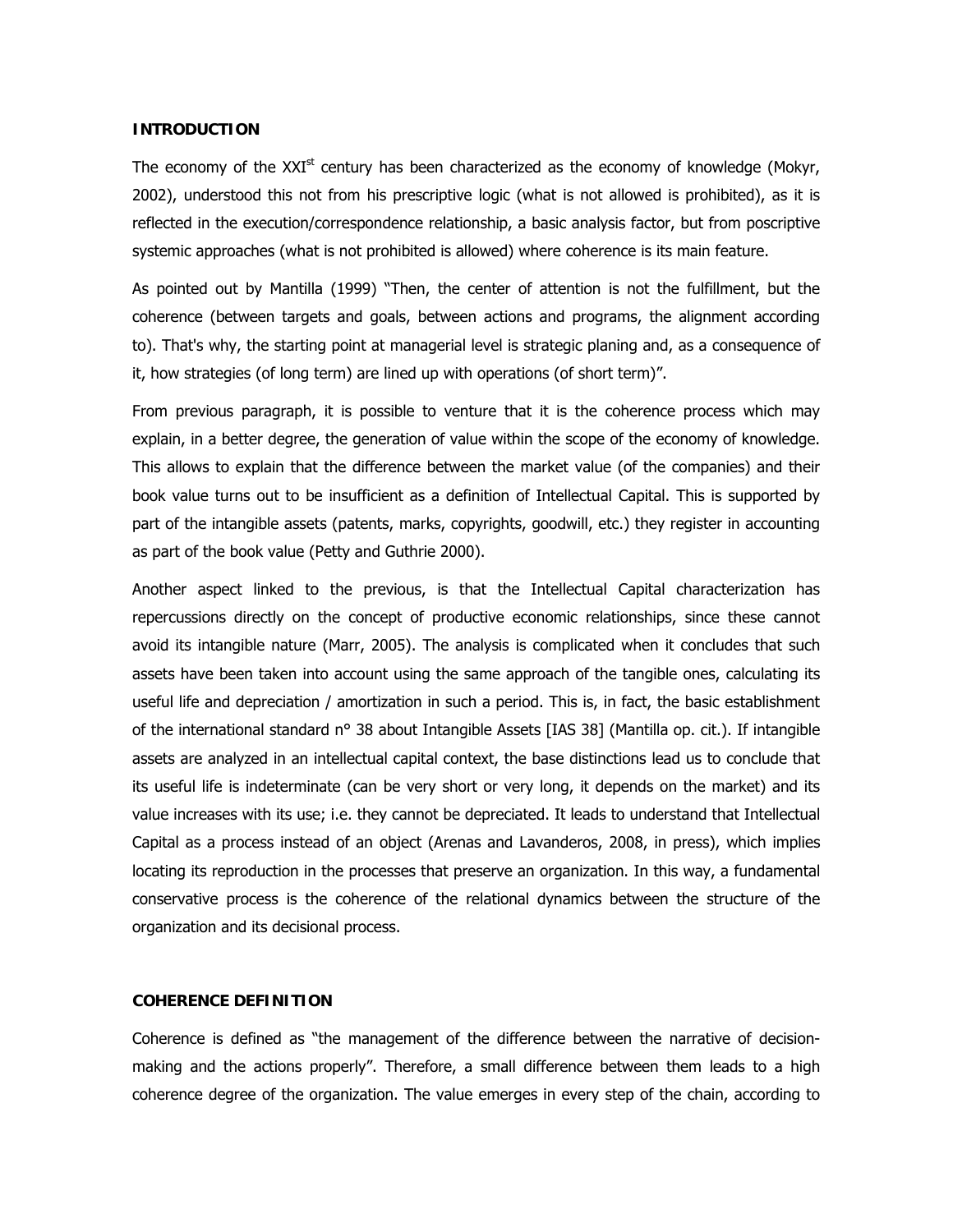the control of the difference; in this way, the knowledge process associated to wealth emerges from the recursive process of the differences extracted, exchanged between the actors constituted culturally as a network (Lavanderos 2002, 2005; Lavanderos and Malpartida, 2001; Malpartida and Lavanderos, 1999 and 2000). The knowledge happens to be a process of constant relacional configuration of the network, which expresses itself in its own decisional style (from highly coherent to incoherent).

When an organization is defined as "relational processes, semiotically organized from the culture" (Lavanderos 2001), then the coherence concept is tightly linked to the notions of use of the language as a base operation. This drives to the reconsideration of accounting in a context of value chain, and of audit from a distinction of certainty to one of confidence in uncertainty or complexity.

Upon those concepts, the NEUS (**N**etwork **Ex**ecution for **U**nbalanced **S**ystems) model is developed, which allows to relate the knowledge to the value of the organization, whose support is in the scope of cognitive sciences (Varela, 1992, 1998), specifically in the non-representational schools, particularly in the relational school (Lavanderos, op. cit; Lavanderos and Malpartida, op. cit).

## **THE NEUS MODEL**

NEUS is oriented to explain and evaluate the linking state of the network on the base of configurations exchange (narrative) and the schemes of action or interactivity (behavior) that have meaning for this network context.

When it is stated that the intellectual capital emerges from the coherence of the relational process between the structure of the organization and its decisional process, then the evaluation of the coherence can be sustained in two parallel processes: meaning exchange (semantic configurations) and interactivity.

Semantic configurations exchange is the process that generates equivalence of meaning from the used narrative. The narrative composes of the cognitive type that generates it, joined to the presence of semantic recursive circuits, and the possible meaning inside the process of exchange, named Structural and Syntagmatic Equivalence respectively; these concepts are developed in detail further on.

On the other hand, interactivity is related to the behavioral dynamics of the organization, which is understood as the approach or rejection process between actors, when a decisional process occurs.

Then:  $KI = f(CSE, SE, IS)$ 

Where: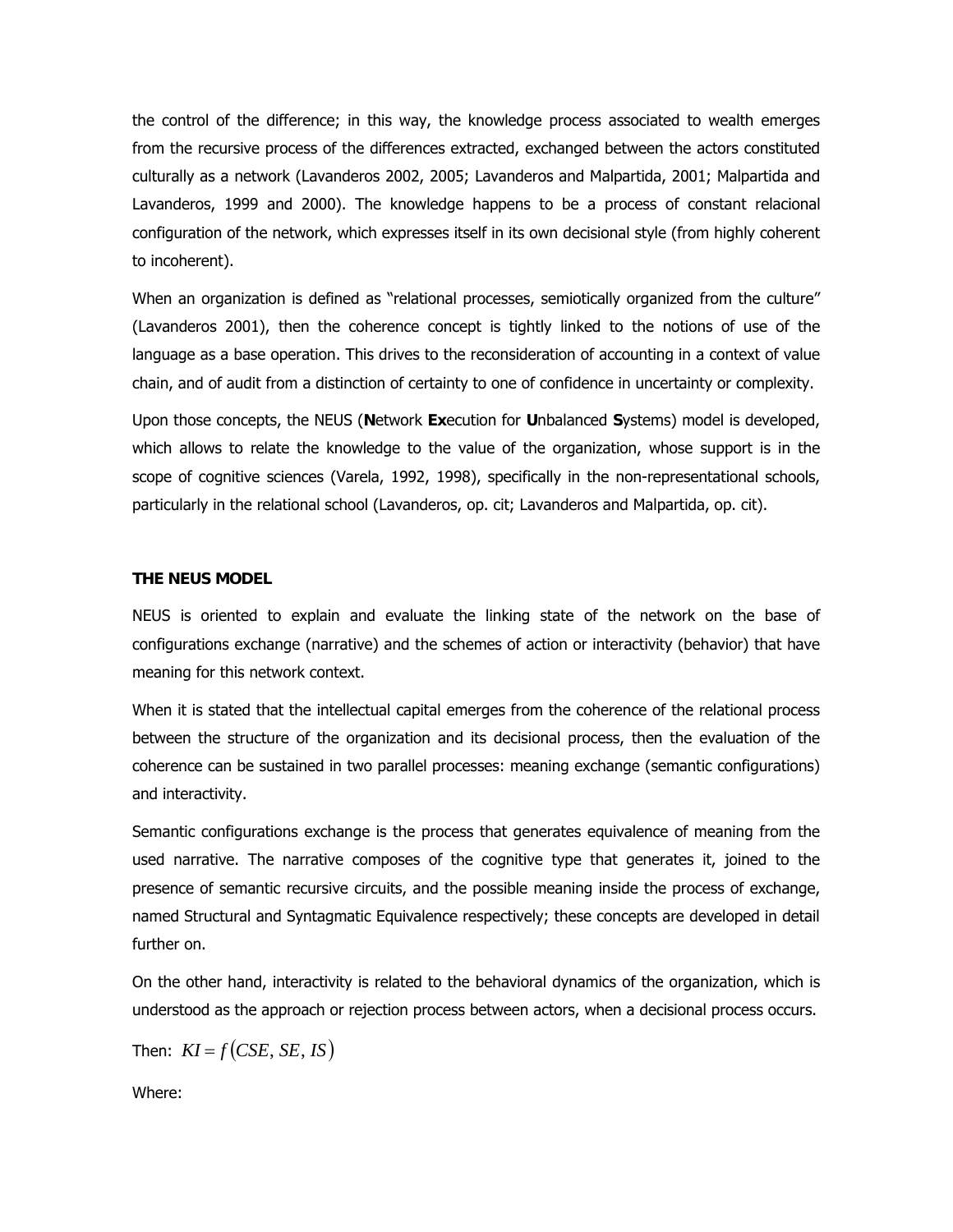- KI is the Intellectual Capital
- CSE is the Cognitive Structural Equivalence of the network
- SE is the Syntagmatic Equivalence of the network
- IS is the Indicator of the State of the network

## **Structural Cognitive equivalence in the decisional process (CSE)**

Essentially, human activity is based on semiotic operations, particularly the language; thus the base of distinctions as cognitive operation generates connective structures in the reformulation speech with regard to a question. These structures arise from the type and number of connections among the concepts used in an explanatory process. For the structural characterization of the speech, the saussurian approach of syntagmatic and paradigmatic relationship axes (Lahitte 1981) is used. The syntagmatic relationships are to the presence of terms or words in any series as the paradigmatic ones are to the join of terms or words without specifying a particular way. The paradigmatic axis of a speech translates essential, stable, accepted and implicit relationships for a certain network.

From this, an analogy is established among the axes of the speech, the distinctions and the used relationality in the following way:

- Speech Syntagma (the distinctions from a base question)
- Thought Paradigm (the connections network among the distinctions)
- Type of used associations or terminological relationships: associative or causal.

The following are some rules or outlines that allow to connect the syntagmas:

- Attainment: Concepts in which the presence of one affects other, the connection is temporary. The simplest scheme is the causality.
- Association: Concepts that superpose part of his meanings in its relationship.

From the above, it is established that the discursive process, from its base of distinctions, generates a configuration of concepts by means of consecutive and associative connectors. In the case of a network, for every member the type of configuration expresses the affinity degree among them when building the explanations.

The specific methodology for this kind of modeling is based on the Cognitive Map concept (Ackerman et al. 1995), a system that charts the reasoning line of the observer as concepts and connections (Figure  $N^{\circ}$  1), where rectangles  $S_i$  represent the syntagmatic line, connectors the paradigmatic line; arrow connectors the attainment and simple connectors the association;  $P_1$  is the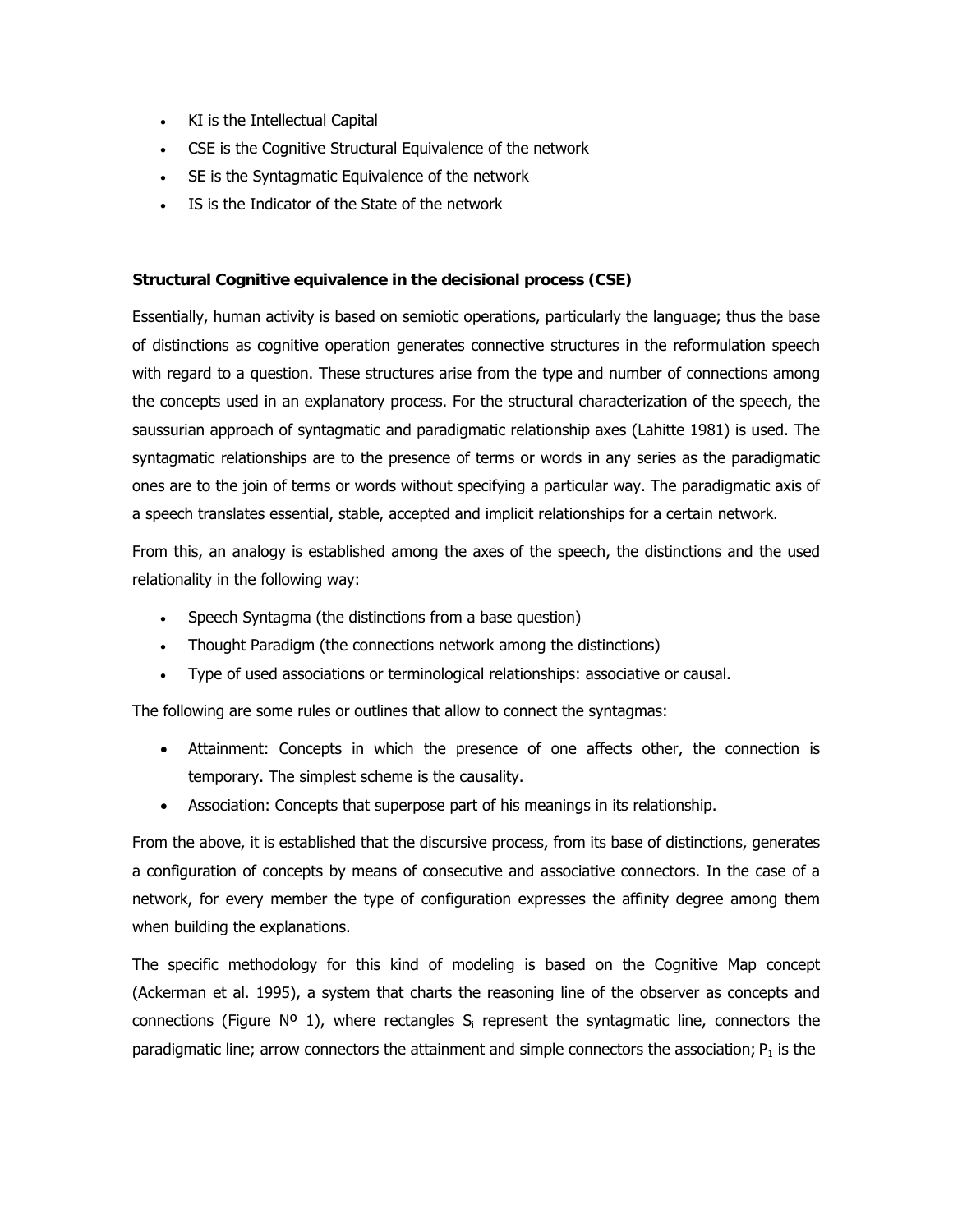

Figure Nº 1. Example of cognitive Map.

question that rules the context and  $S<sub>5</sub>$  is the potential attractor. From this structure, it is possible to carry out different types of analysis, like for example: attractors of speech, terminal elements, opening elements, and concept centrality. With this, it is possible to find out that some concepts of the reasoning centralize and rule the connectivity of ideas and concepts, so that they allow to characterize the cognitive type of the speech. The cognitive map accounts for the paradigm from where the observer builds its observation. This technique allows to structure, analyze and generate meaning for different types of problem. Cognitive mapping can be developed directly in an interview, allowing the observer to construct and argue, according to the problem arises.

The narrative structure is generated as a cognitive map, from concepts within the scope of decision-making problems inside the organization, as well as their connections. The maps are compared, trying to establish significant differences among speech structures. The criteria used to evaluate if there are differences among speeches is focused, on one hand, in the conservation of the "attractors" of the generated structures and in the presence of semantic circuits. An attractor is a concept that guides and centralizes the construction of explanatory ways or argumentation; it is obtained from the calculation of centrality of the elements that compose the cognitive map. On the other hand, the comparison of every context discursive structures is focused on the observation of the presence or absence of circuits, specifically the presence of "recursive semantic circuits".

These criteria allow to explicit the explanatory routes (sequences of concepts that generate meaning), from which the generative mechanism of the explanation is shown. Following, there is a detailed list of types of used analysis and their aim:

• **Centrality Analysis**. It prioritizes the connective density around syntagmas and its connectivity domain. The aim is to show the presence of centrality elements that rule the reformulation ways.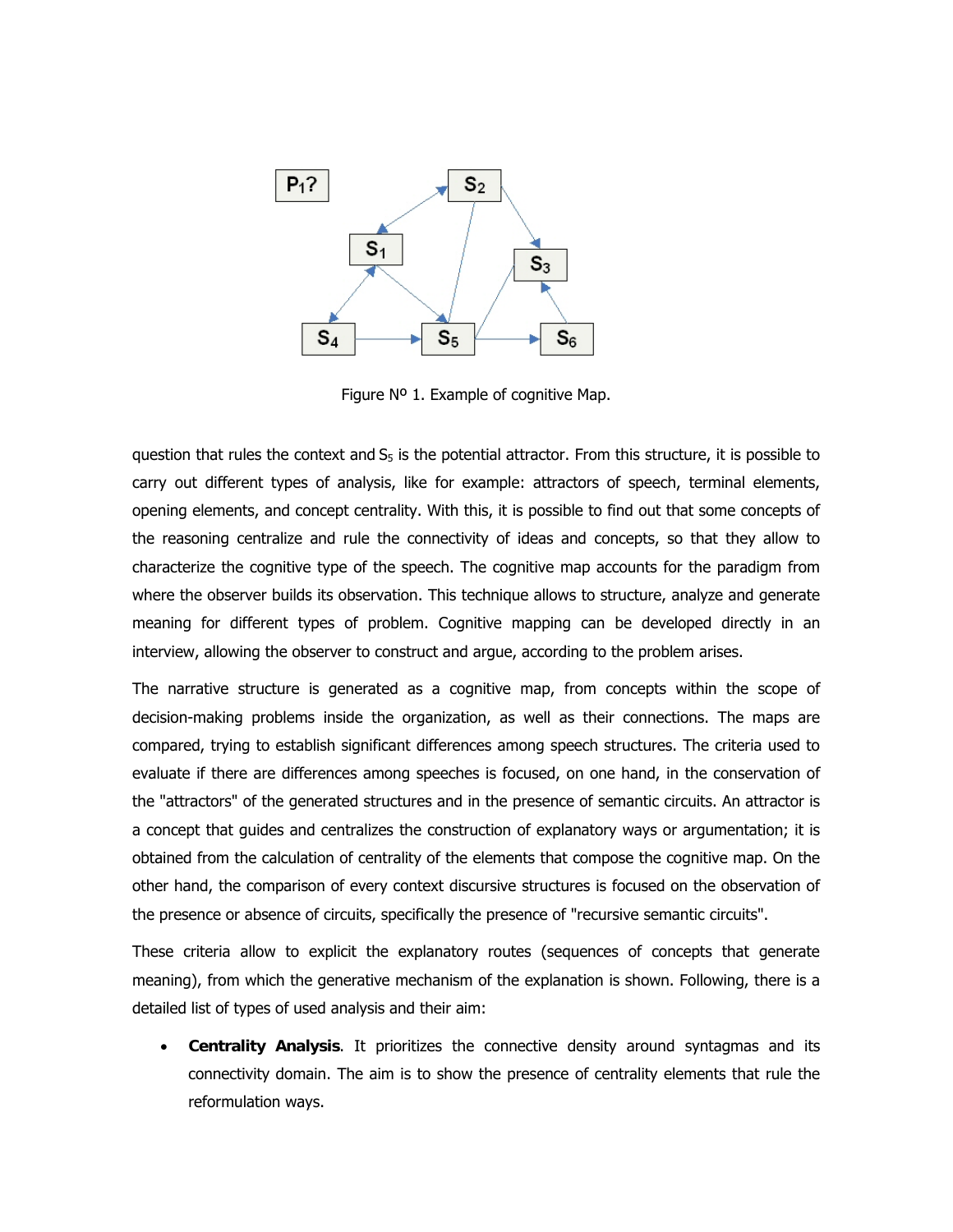• **Circuit Analysis**. It extracts circuits generated by concepts inside the syntagmatic model. If they are recursive, it can be said that the reapplication of an operation is the consequence of its previous application, which predicts the complexity of the structure of the explanation and its way of association with other processes. When a link circle is formed, it generates a complex chain of argumentation.

From this, the Structural Cognitive Equivalence (**CSE**) is a function of the type of narrative generated between the connectivity (attainment and association) and the recursivity degree or number of present circuits when the centralizer is compared with the rest of the network.

With this, the Structural Cognitive Equivalence (CSE) equals to:  $f(\text{TCR}_i \text{ versus TCR}_i)$ 

Where TCR is the connective-recursive type which allows, when the members of the network are compared, with their boss or centralizer to get the structural equivalence degre. TCR is obtained from the predominant Connection Type (CT) and of the presence of circuits or Recursion Degree of (RD) by means of a matrix arrangement of both.

## **Calculation of the Connective Type (CT)**

CT is calculated from the affinity/closeness among the connective type of the centralizer ( $CT_i$ ) and the rest of the members of the network  $(CT_i)$ . In this way,  $CT_i$  is equivalent to Dominating Connection/Total Connections, whose values are ranked in categories of Dominating Connective type (causal or associative). Values of CT are shown in Table Nº 1.

Once the  $CT_i$  is calculated, the connective dominance is calculated for the rest of the nodes of the network (CT<sub>i</sub>). If the connective type of a node is inverse to the type of dominance of CT<sub>j</sub> then it takes the category of opposite. For all the effects, the subscript j is assigned to the Centralizer and the subscript i to the rest of the network.

| $0.85 < C T \le 1.00$  | <b>Strongly Dominating</b>     |
|------------------------|--------------------------------|
| $0.65 < C T \leq 0.85$ | <b>Intermediate Dominating</b> |
| $0.50 < C T \leq 0.65$ | <b>Weakly Dominating</b>       |
| $0.35 < C T \le 0.50$  | <b>Weakly Opposite</b>         |
| $0.15 < C T \le 0.35$  | <b>Intermediate Opposite</b>   |
| $0.00 < C T \leq 0.15$ | <b>Strongly Opposite</b>       |

# **Value Connective type**

Table Nº 1. Class of values taken by the Connective Type (Causal or Associative).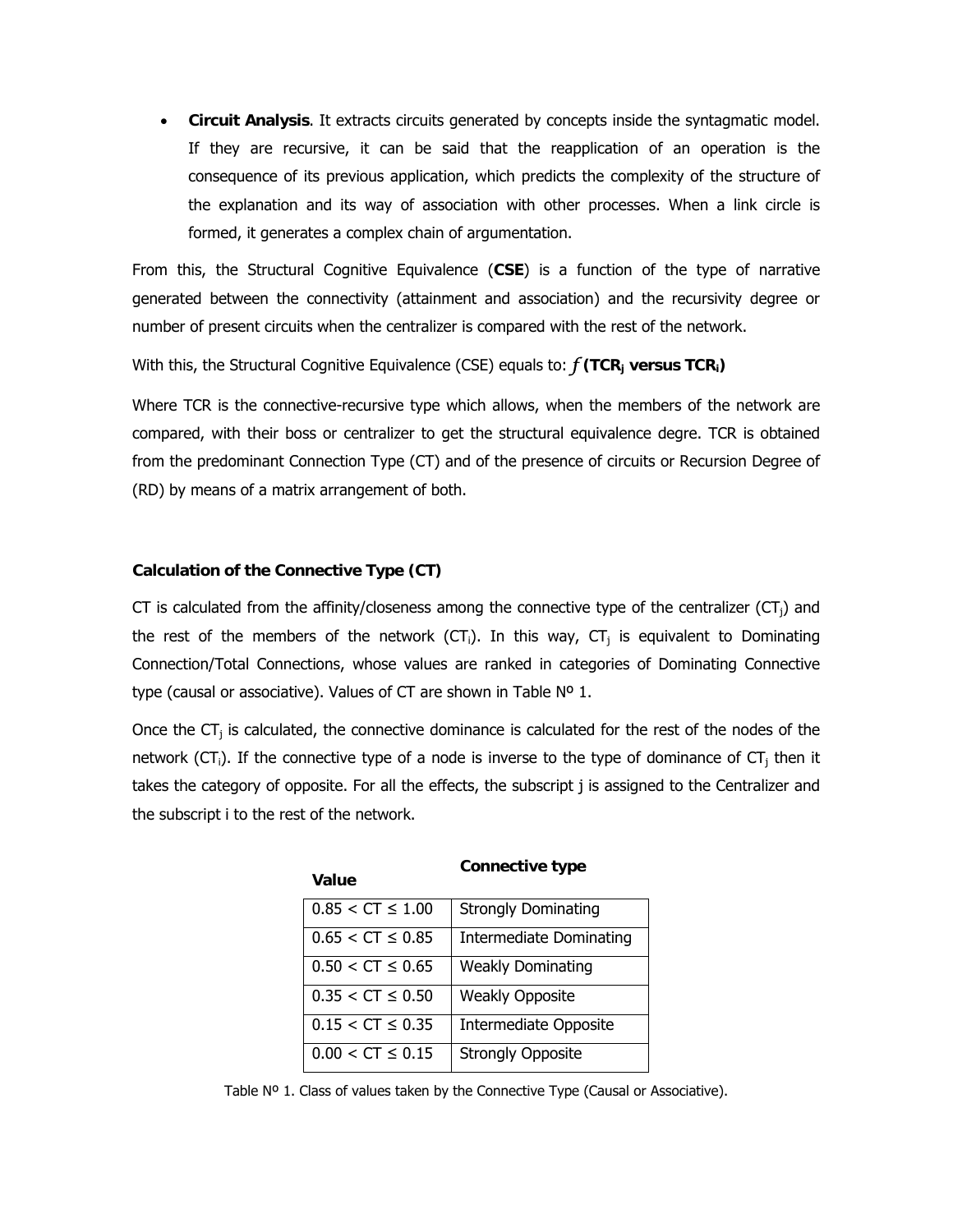### **Calculation of the Recursion Level (RL)**

RL is calculated from the rate of circuits on a heuristic value of 10. In this way, RL<sub>i</sub> (centralizer) corresponds to the Number of circuits of the centralizer divided by 10. This operation iterates for all the members of the network. The values of RL are shown in Table Nº 2.

| Value                    | <b>RL Type</b> |
|--------------------------|----------------|
| $0.66 < R$ L             | High           |
| $0.0 \leq R L \leq 0.66$ | Low            |

Table Nº 2. Class of values for the level of presence of circuits (RL) in a cognitive map.

As mentioned previously, TCR is obtained from the matrix arrangement:  $TCR_{ii}$  where j equals to (CT-RL)<sub>i</sub> and i equals to (CT-RL)<sub>i</sub>, the values taken by the matrix are qualitatively determined. In this way, when comparing the Centralizer j and the Collaborator i the Cognitive Type on the recursion is prioritized. In the case that CT of both is Associative; the distinction is determined by the recursion.

Once TCR $_{ii}$  is obtained, it is ranked in five categories depending on the closeness obtained after comparing CT-RL of the centralizer to each member of the network, as shown in Table  $N^{\circ}$  3.

Two individuals have a high CSE inside the network if their cognitive maps are Close. This means that, facing any question, people who shape the network structure the solution in a similar way;

| Category | Value               | <b>Description</b> |
|----------|---------------------|--------------------|
| А        | $0.8 < TCR \le 1.0$ | Close              |
| B        | $0.6 < TCR \le 0.8$ | Compatible         |
| C        | $0.4 < TCR \le 0.6$ | Nearby             |
| D        | $0.2 < TCR \le 0.4$ | Discordant         |
| F        | $0.0 < TCR \le 0.2$ | Incompatible       |

Table Nº 3. Categories of classification of the closeness after the value of Structural Cognitive Equivalence.

therefore, they have close structures or forms, which will allow them a better possibility of coherence, scenario that propitiates the generation of Intellectual Capital.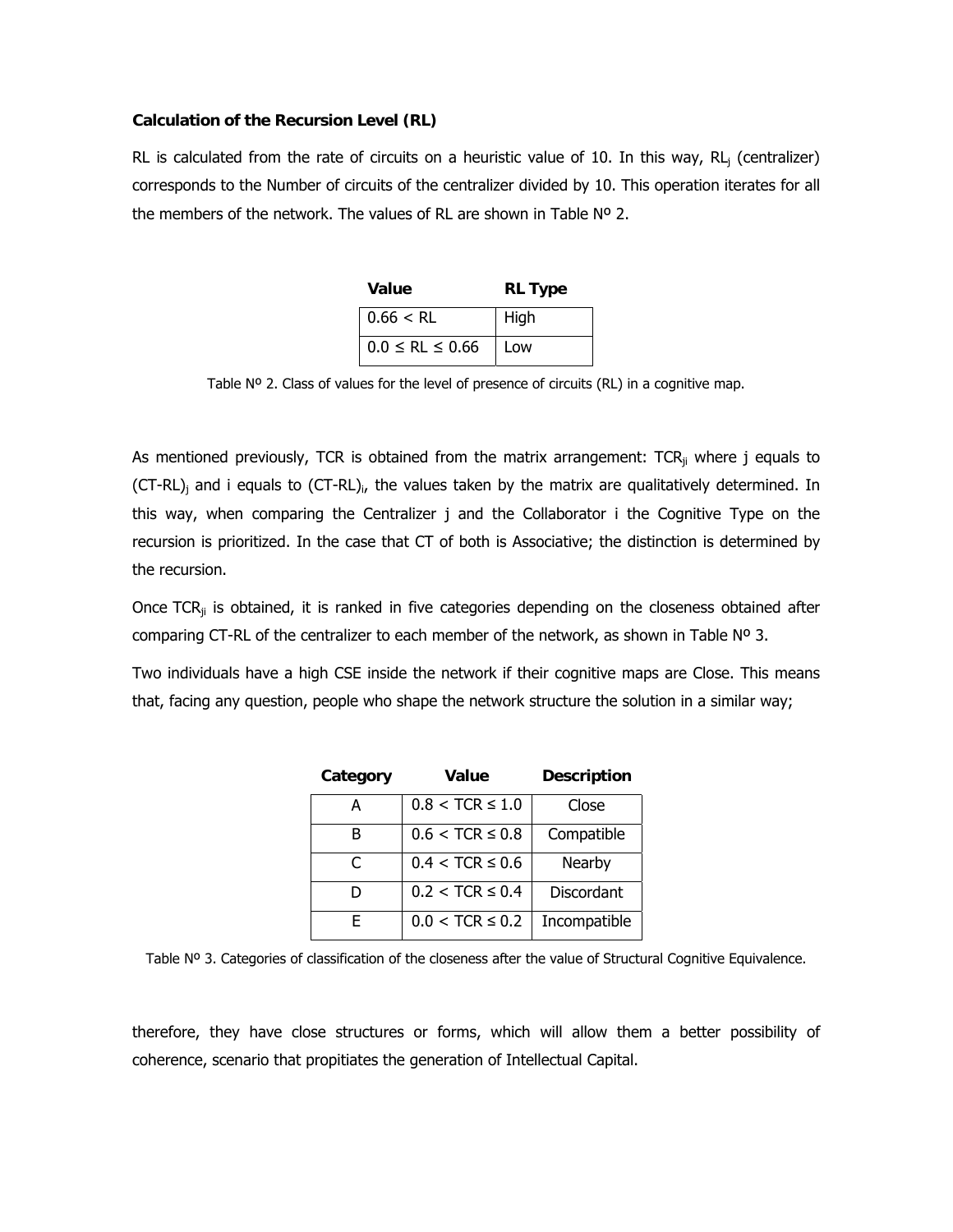## **Calculation of the Cognitive Structural Equivalence (CSE) of the NETWORK**

**CSE**, mentioned first, is the structural cognitive indicator of the network. Equation [1] shows the calculation of CSE from the frequencies of the observed equivalence types. The category that represents the negative end (E) is discarded because the design criterion privileges an indicator of positive connotation. Nevertheless, this one is present in the  $N^2$ , which reflects its influence.

$$
\text{CSE} = \frac{\left(\sum A + 0.7\sum B + 0.5\sum C + 0.3\sum D\right) * \left(A + B + C + 0.5D\right)}{N^2} \quad [1]
$$

According to the value of CSE, the network can be classified according to the categories of Table Nº 4.

| Value                         | Category                     |
|-------------------------------|------------------------------|
| $0.75 < CSE \le 1.00$         | Cognitively Cohesive         |
| $0.50 < \text{CSE} \leq 0.75$ | <b>Cognitively Allied</b>    |
| $0.25 < CSE \le 0.50$         | Cognitively Loose            |
| $0.00 < \text{CSE} \leq 0.25$ | <b>Cognitively Dispersed</b> |

Table Nº 4. Categories of cognitive equivalence in the scope of the network.

The type of quality associated with the description of the Cognitive Structure of the Network sustains in the idea of constructing an "organizational mesh" from the communication process. For the same reason, an organization is compatible if the cognitive structure (way of establishing the explanation inside a context) is common for its members. In other words, they obey the same paradigmatic type.

#### **Determination of the Semantic Equivalence in the process decisional (SE)**

A second step in the development of NEUS is to evaluate the closeness of the speeches, according to its content; i.e. to evaluate the semantics associated to the structure of the Cognitive Maps.

An indicator of this is the speech attractor and, as defined previously, it is the one that centralizes the connections in relation to the universe of concepts that compose the map. According to Bateson (1980), it is an explanatory principle. The attractor can be understood as the concept that rules the meaning of the speech. On this base, the syntagmatic equivalence is calculated, which implies to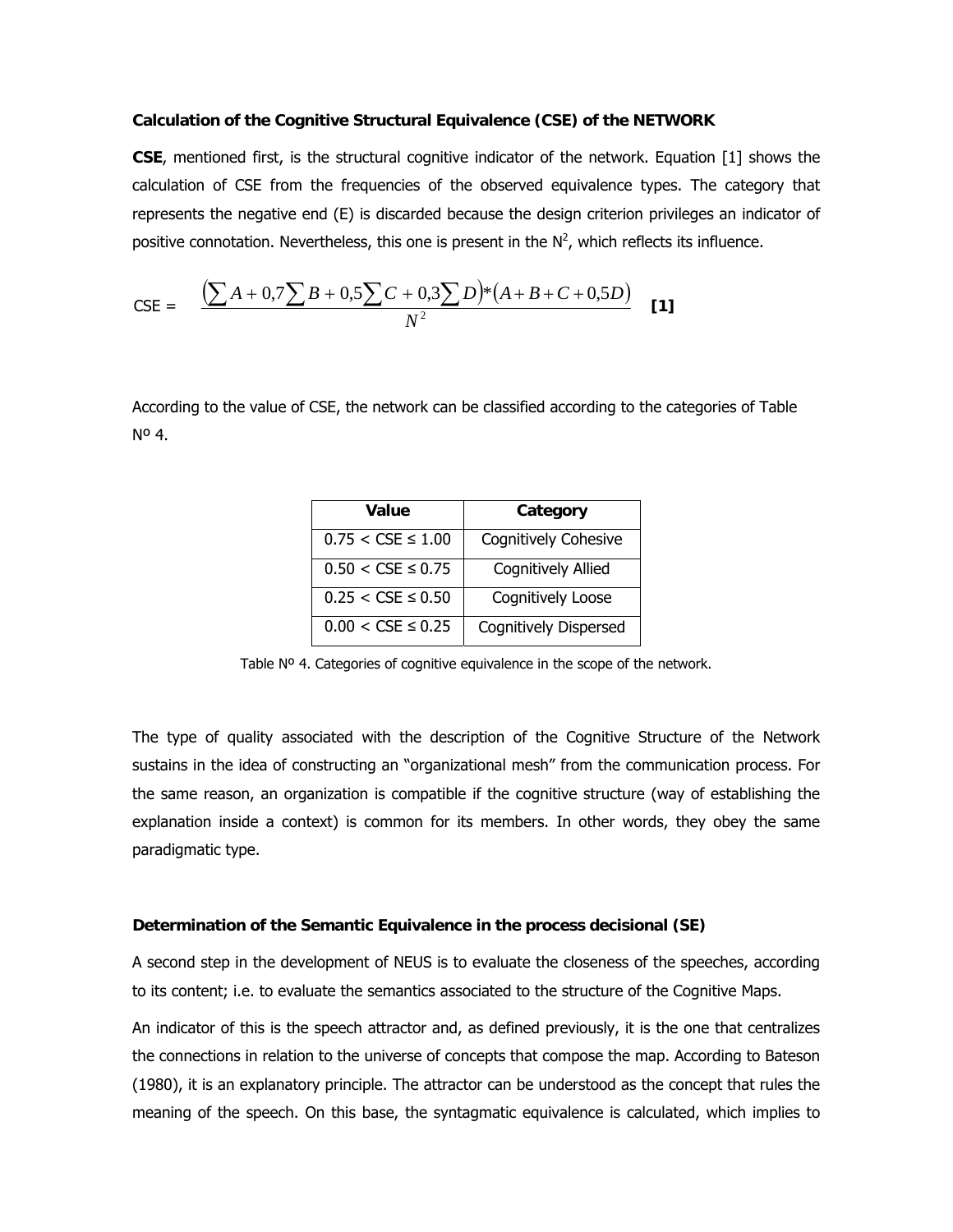establish the closeness between the attractor of the boss and of every member of the network. The semantic equivalence from the attractor is established from certainty and similarity conditions of.

It is named "relata" the relationship established among attractors, forming the following typology:

- Hyperrelata: Context shared by all, is equivalent to the base question.
- Hyporelata: Vertical concepts, different natures, there is no relationship.
- Holorelata: Member-class concepts, coincidence of constituent parts, equal idea.
- Merorelata: Member-class concepts, horizontal, establish inclusion.

When the comparison among the meanings of the attractors is done, there emerge two big categories in which these can inscribe, concepts whose relationship with the attractor of the centralizer are of different nature, for example: "Corporate image" versus "Create internal learning cycles", where the first one comes from a strategic scope and the second one from an operational scope, i.e. in spite of being under the same hyperrelata or context, the explanatory principles that support the centralizer speeches versus its collaborator are in different hierarchical levels, which qualifies as hyporelata.

Another big category refers to the types holo-merorelata, which explains the degree of equivalence in terms of meaning. Of both, the holorelata is where the biggest resemblance is established. As an example, the attractors "Corporate Image" and "Institutional Prestige" correspond to the same relata.

Likewise, the category of merorelata is established when there is a smaller equivalence degree between two concepts from an inclusive relationship (one is part of the other). Example, in the scope of planning "to define roles" is part of "Corporate image".

On the other hand, the concept of certainty is related to the possibilities of interpretation associated to the attractor, in a given context. This means that an attractor which allows a wide scale of meanings is classified as of low certainty, this impacts negatively on the execution of the decisionmaking process. For example, "Corporate Image" generates a wide scale of meanings, which diversifies and allows high degree of freedom in how it must be understood inside the network.

In the scope of Cognitive Map, the certainty is reflected in the structure of the environment of the attractor. In this way, there exist attractors which concentrate (input connections) and others that dissipate (output connections). Because the connections are causal and associative, they can be classified according to their dominance, forming three categories: Incoming Causal, Outgoing Causal and Stationary (equal number of inputs and outputs or associative dominance). The coherence of the relationship is analyzed between the certainty level of the attractor and its structure. In this way, an outgoing causal low certainty attractor is highly coherent, but not when it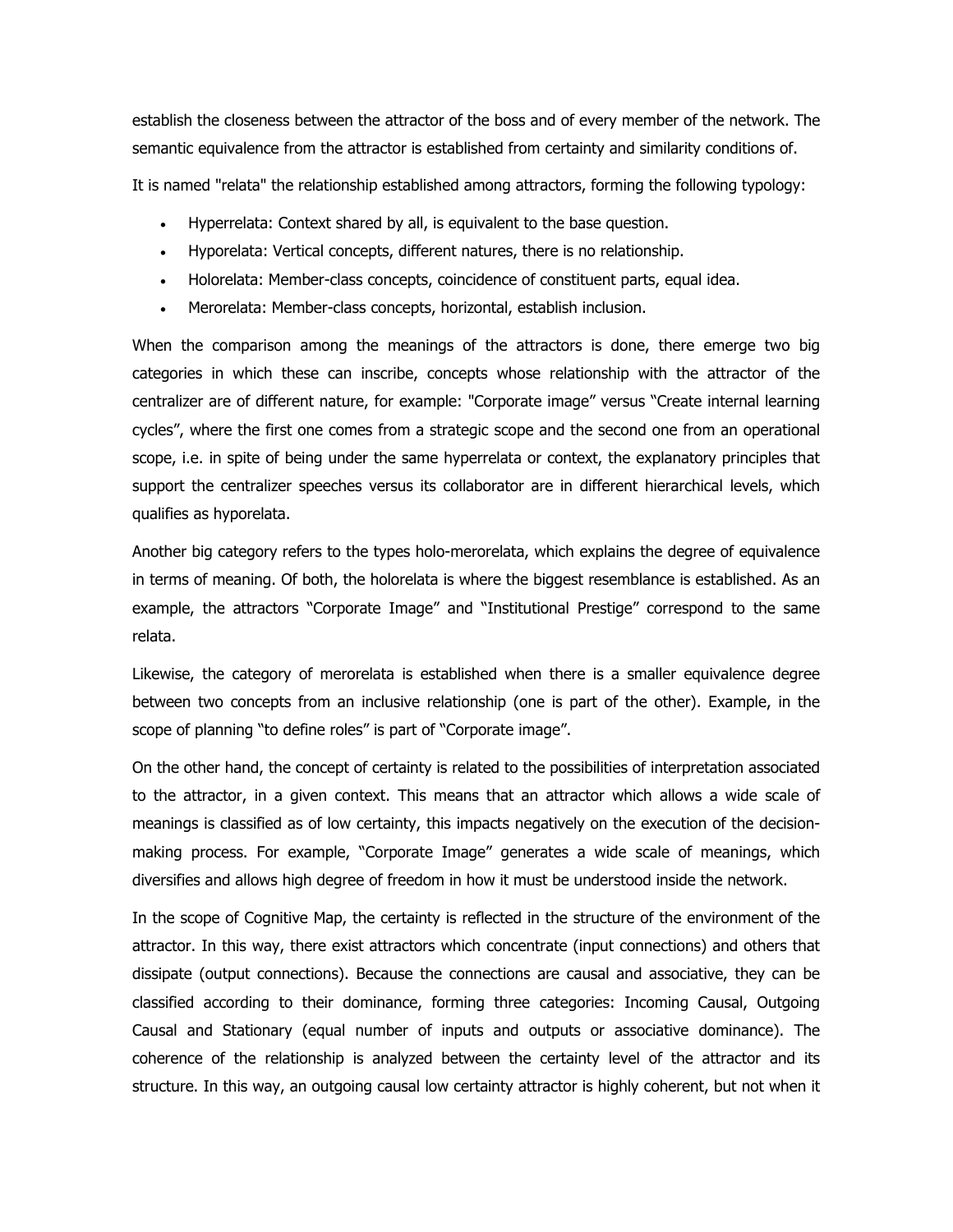is incoming causal. This is established from that a concept of wide meaning (low certainty) needs to be explained by a big number of concepts (dissipates) to be able to give content.

Then, based on similarity and certainty, a matrix arrangement of the form: Matrix  $SC_{ij}$  where j corresponds to (relatas-entorno)<sub>i</sub> and i to (relatas-entorno)<sub>i</sub> is developed, the values taken by the matrix are qualitatively determined. In this way, when comparing the Centralizer j and the Collaborator i, the type of similarity (Relata) is prioritized over certainty. In the specific case of Hiporelatas, it is not possible to compare them, since by definition a relation does not exist. When comparing Merorelatas, the values are determined by the certainty generated by the attraction and dissipation structure.

As soon as the  $SC_{ji}$  is obtained the viability of the types of certainty and similarity generated by the crossing between the centralizer and the member of the network compared is analyzed. The typology is classified as shown in Table Nº 5.

| <b>Type</b>       | <b>Status</b>       | Category | <b>Grade of affinity</b> |
|-------------------|---------------------|----------|--------------------------|
| Hipersintonic     | $0.8 < SC \le 1.0$  | А        | Entire affinity          |
| Merosintonic      | $0.6 < SC \leq 0.8$ | B        | Partial affinity         |
| Hiposintonic      | $0.4 < SC \le 0.6$  |          | Average affinity         |
| <b>Discordant</b> | $0.2 < SC \le 0.4$  | D        | Low affinity             |
| Incompatible      | $0.0 < SC \le 0.2$  | F        | Null affinity            |

Table Nº 5. Types of affinity after semantic equivalence

## **Calculation of the Syntagmatic Equivalence of the network (SE)**

The equivalence is calculated according to equation  $N^{\circ}$  1. The category E is not considered as explained previously in the Structural Equivalence.

According to the value of SE, the network can be classified in the categories shown in Table Nº 6.

From the previous Classification, it is possible to explain the why of the differences, in the scope of the action, between a control structure that designs a scheme of action and the responsible team of implementing the design.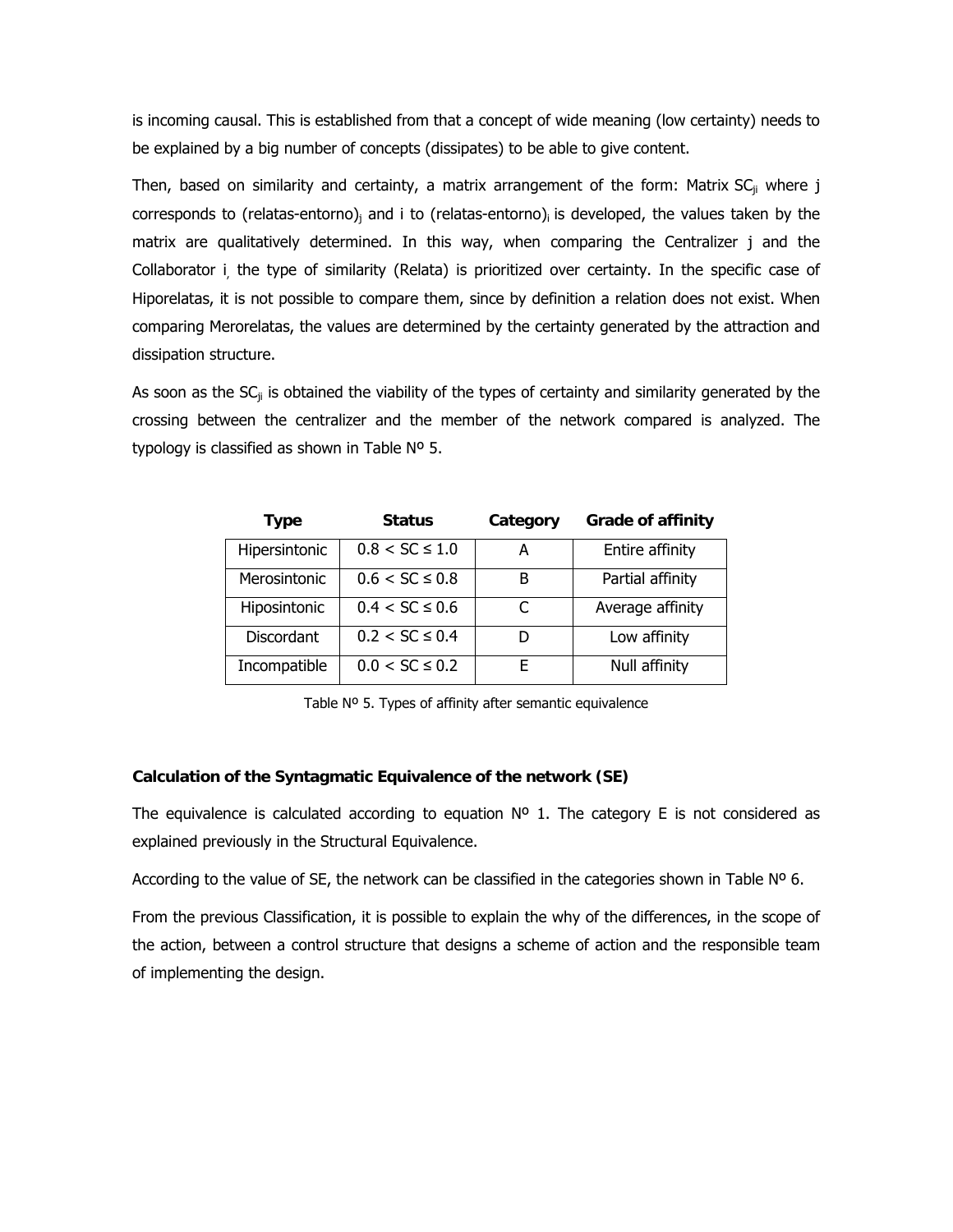| <b>Type</b>       | <b>Status</b>         | <b>Definition</b>                                                               |
|-------------------|-----------------------|---------------------------------------------------------------------------------|
| Syntonized        | $0.75 < SE \leq 1.00$ | Decisional process is completely reproduced by the network                      |
| Convergent        |                       | $0.50 < SE \leq 0.75$ Decisional process is partially reproduced by the network |
| Divergent         | $0.25 < SE \leq 0.50$ | Decisional process is inadequately reproduced by the network                    |
| <b>Discordant</b> | $0.00 < SE \leq 0.25$ | Decisional process is not reproduced by the network                             |

Table Nº 6. Types of network after the loyalty degree of decisional speech reproduction.

### **Network Interactivity State Indicator**

The intellectual capital is constituted from the success in the narrative reproduction of the management of the company associated to the relational mesh or executing structures.

The relationships are not measurable, since they belong to the scope of information (Bateson 1973, 1980; Von Foerster, 1974). A possibility is to deduce them from the judgments of value made by persons in an organization about their own colleagues. These judgments allow to establish schemes of action that are translated into attraction or repulsion processes inside the network. The schemes of action that determine cohesion or disintegration are named network interactivity and the categories of interactivity are defined in Table Nº 7.

| Interactivity          | <b>Scheme</b>      | <b>Explanation</b>                           | Simple judgment   |
|------------------------|--------------------|----------------------------------------------|-------------------|
| Feedback $(+)$         | Repulsion          | Symmetrical differentiation (fortress)       | Odiousness        |
| <b>Hierarchization</b> | Coercion           | Complementary differentiation by submission  | Disqualification  |
| Deal $(-)$             | Deal               | Complementary differentiation by convenience | Evasion           |
| <b>Inaction</b>        | <b>Inaction</b>    | No differentiation                           | <b>Neutrality</b> |
| Deal $(+)$             | Proaction          | Contact                                      | Recognition       |
| <b>Interaction</b>     | <b>Interaction</b> | Approach                                     | Praise            |
| Feedback (-)           | Attraction         | Reciprocity                                  | Admiration        |

Table N ° 7. Network Interactivity associated to schemes of action.

To establish the organizational network configuration, from interactivity, has as purpose to deduce the type of relationships that allow the organization to be carried out as a process. This network is constructed according to the affective - relative position of every actor inside the organization. Its construction is performed from what every member connotes in relation to other participants, from the daily activity inside the company. Reference center map shown in figure  $N^{\circ}$  2 represents graphically the previous idea, showing the possibilities of establishing values judgments among persons in a network of 3 units.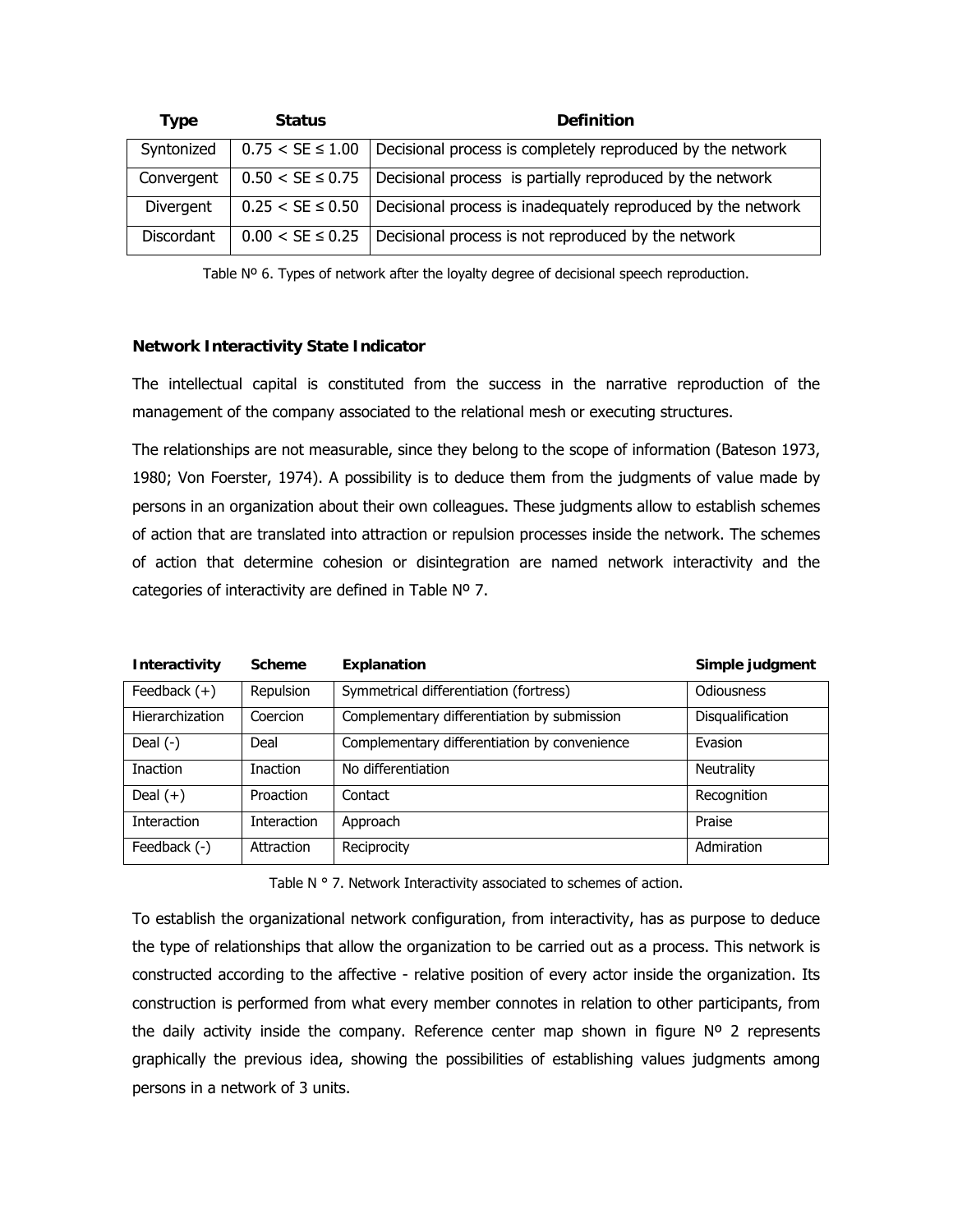The diagram depicts the type of interactivity of the actor towards the question: how do you evaluate the competence of the actor *k* opposite to the actor *i* to carry out a process of decisions making?

This process of interactivity can change in the time, generating a recurrent pattern. This pattern is analyzed, evaluating if it is stable and sustainable as base of the structure. The stability, as type of interactivity, is initially evaluated locally, this is from every actor towards the network and, later, local values are integrated into a global indicator.

The calculation of the State of Interactivity Index (SI) is developed from the answers to the interviews to the networks members. For the calculation of SI between A and B, 3 participants are shown: A, B and R; being R the remaining members (not A nor B) of the organization (Figure  $N^{\circ}$ 2).

Every participant expresses  $\frac{N(N-1)}{N(N-1)}$  simple judgments, which are group according to figure N ° 2: 2 *N N* −1

- 1. Declaration of A in relation to B, from A (1 value)
- 2. Declaration of A in relation to B, from B (1 value)
- 3. Declaration of A in relation to the rest of the network (R), from B (N-2 values)
- 4. Declaration of B in relation to the rest of the network (R), from A (N-2 values)
- 5. Declaration of A in relation to B, from the rest of the network (R) (N-2 values)

From the previous formulas, 3 values are calculated:

- D1) The relative difference between 1. and 2.
- D2) The relative difference between 3. and 4.
- D3) The average of the relative differences between (5. and 1.) and (5. and 2.)

Every difference between A and B is calculated as:  $\;|A-B|\times\frac{(A+B)}{(B+B)^2}$ 2  $A - B \times \frac{(A + B)}{2}$ 

The studied values are weighted in the following sum:  $0.4$  (D1) + 0.3 (D2) + 0.3 (D3).

Finally, this sum is multiplies for a factor of correction (k) obtained in a heuristic way, in accordance to the characteristics of the analyzed group. It is necessary to point out the bigger weighting of D1 over the rest, since it represents a direct declaration, unlike D2 and D3, that they are indirect.

In short, the State of Interactivity index A-B (SI<sub>AB</sub>) is obtained from:  $\;$   $k \times \sum p_i \times D_i$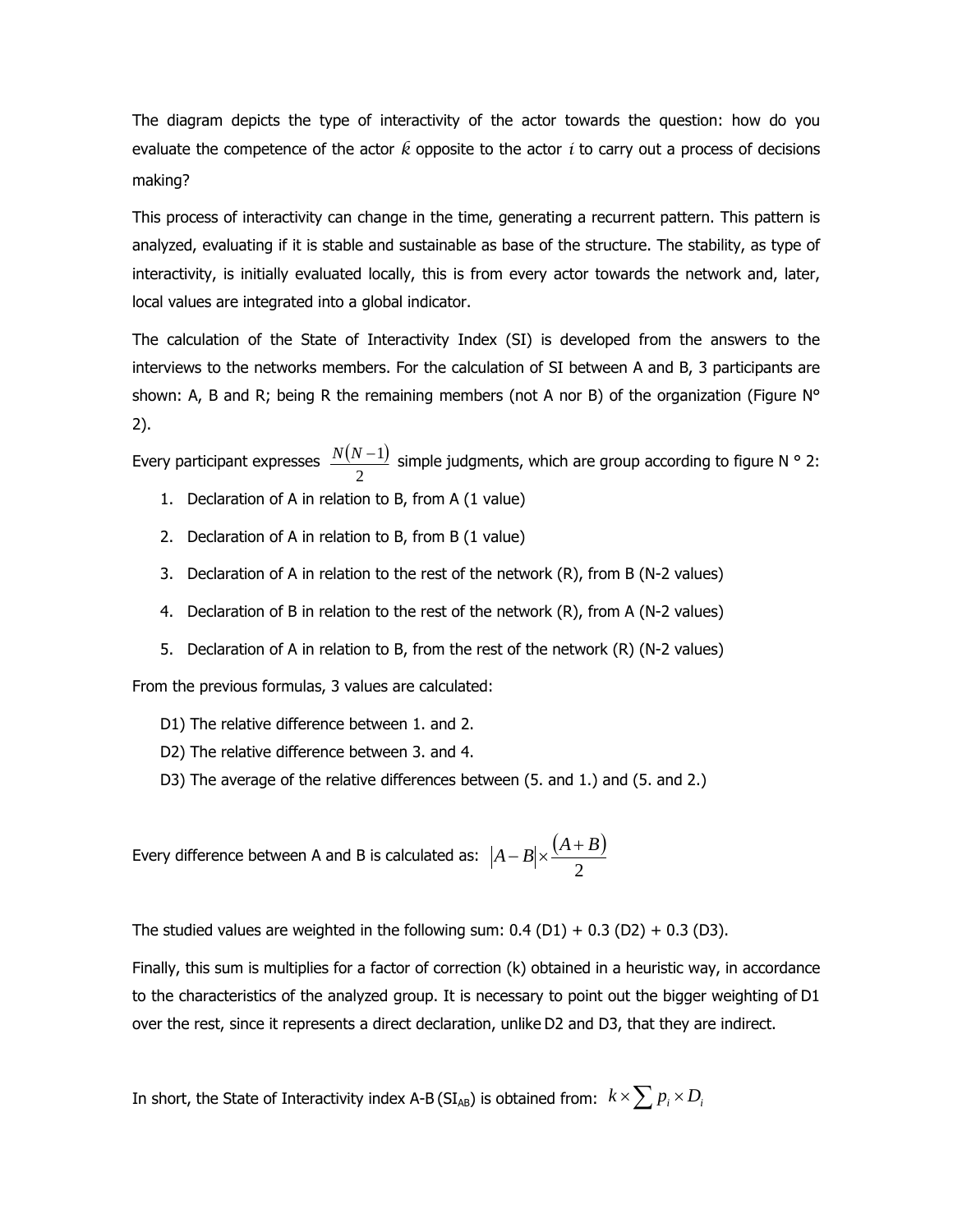The resulting values range from 1 (best) and 7 (worst), which are **compound judgments** of the comparison of the simple judgments, classified in Table Nº 8.

The interactivity for the whole network  $(SI_{Net})$  is calculated in the following way:

$$
SI_{\text{Net}} = \frac{\left[ \left( \sum F(A) + 0.7 \sum F(B) + 0.5 \sum F(C) + 0.3 \sum F(D) \right) \times \left( F(A) + F(B) + F(C) + 0.5 F(D) \right) \right]}{N^2}
$$

| <b>Interactivity</b>     | Scheme of action | <b>Compound judgment</b> | <b>Scale</b> |
|--------------------------|------------------|--------------------------|--------------|
| Positive feedback        | Repulsion        | F                        |              |
| Hierarchical structuring | Coercion         | D                        | 6            |
| Negative deal            | Deal             | D                        | 5            |
| <b>Inaction</b>          | <b>Inaction</b>  |                          | 4            |
| Positive deal            | Proaction        | B                        | 3            |
| Interaction              | Interaction      | B                        | 2            |
| Negative feedback        | Attraction       | А                        |              |

Table Nº 8. Determination of the type of interactivity from compound judgments

 $SI<sub>Net</sub>$  values range between 0 (high level of repulsion) and 1 (high level of attraction), which classify according to table  $N \circ 9$ , where a type of relationality is assigned to them.

On having a network classified as reciprocal it is said that the dominating relationships regulate the differences among persons in such way that, in a case of divergence. These are lowered through the quality of the coexistence. In case of a dealer network, the dominating relationships force to look for agreements to normalize the coexistence. Finally, the complement as symmetrical relationships generates division and rupture. The first ones by subjection or hierarchyzation and the second ones, for direct amplification of the discrepancy.

| <b>Type</b>   | <b>Status</b>         |
|---------------|-----------------------|
| Reciprocal    | $0.75 < SI \leq 1.00$ |
| Dealer        | $0.50 < SI \leq 0.75$ |
| Complementary | $0.25 < SI \leq 0.50$ |
| Symmetrical   | $0.00 < SI \leq 0.25$ |

Table N  $\circ$  9. Relationality of values of  $SI_{Net}$ .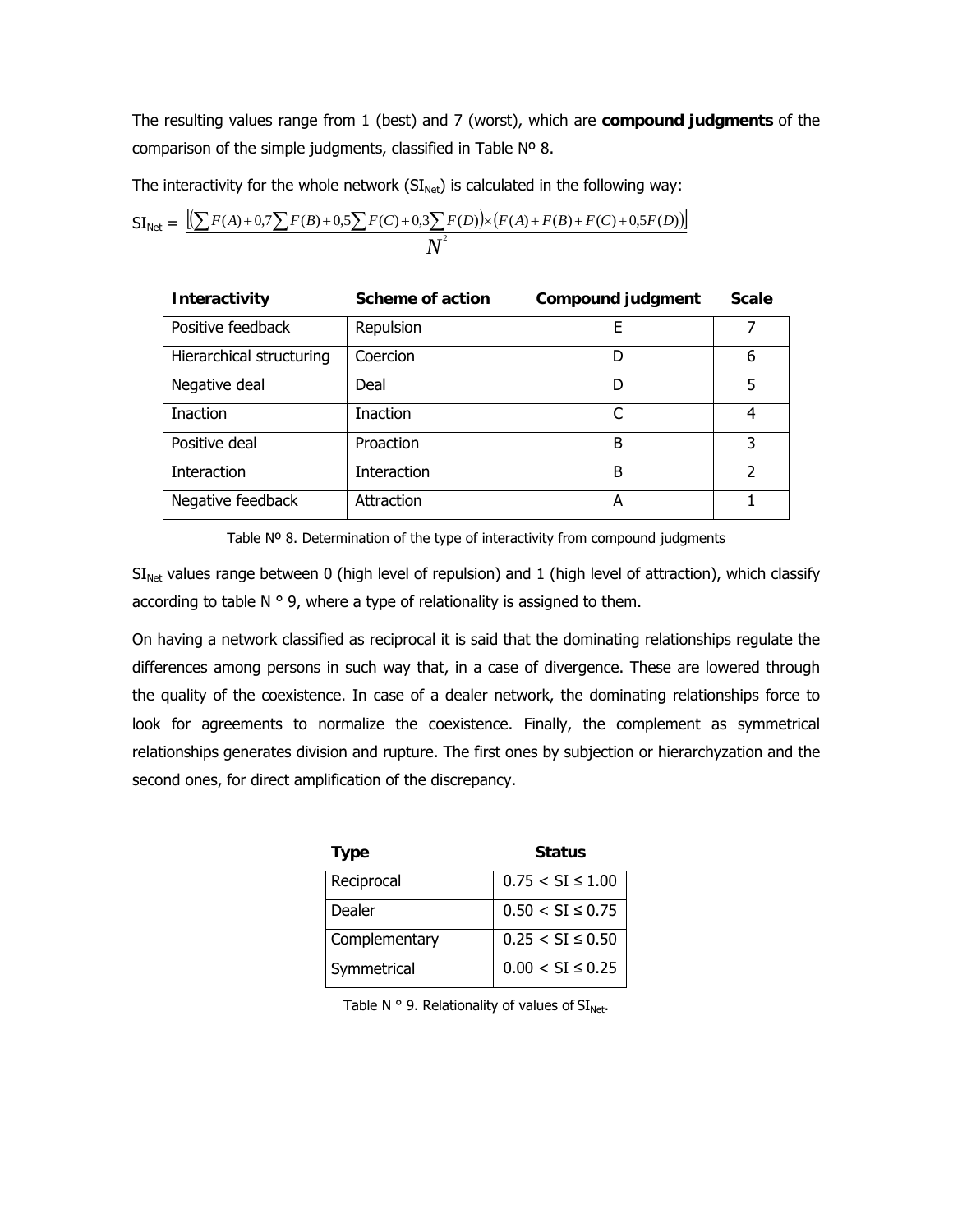## **Evaluation of the Intellectual Capital (KI)**

Finally, when relating three indicators described previously, a quantified measurement of intellectual capital, named KI (from the German Kapital Intellektuell) is obtained.

It is important to emphasize that KI is to lead the coherence state of the network, this is essential as soon as it moves away from the idea of "reification" or objectualization of this intangible.

The analysis of KI leads to a triadic interpretation of the cognitive structural equivalence (CSE), the syntagmatic equivalence (SE) and the indicator of the state of the network interactivity (SI). It is necessary to emphasize that this process is complex, the reductionism must be avoided in the interpretation.

Finally  $KI = \sqrt[3]{CSE \times SE \times SI}$ 

KI takes values between 0 and 1 which are classified in Table Nº 10.

| Type            | Range               | <b>Definition</b>  |
|-----------------|---------------------|--------------------|
| Cohesive        | $0.8 < KI \leq 1.0$ | High coherence     |
| United          | $0.5 < KI \leq 0.8$ | Medium coherence   |
| Untied          | $0.2 < KI \leq 0.5$ | Low coherence      |
| <b>Disperse</b> | $0.0 < KI \leq 0.2$ | Very low coherence |

Table Nº 10. Classification of Organizations coherence



Figure Nº 2. Reference center map.

In this way, a network decisional that has compatible cognitive types of sintonic speech reproduction and a state of interactivity of reciprocal type classifies like cohesive (figure  $N^{\circ}$  3).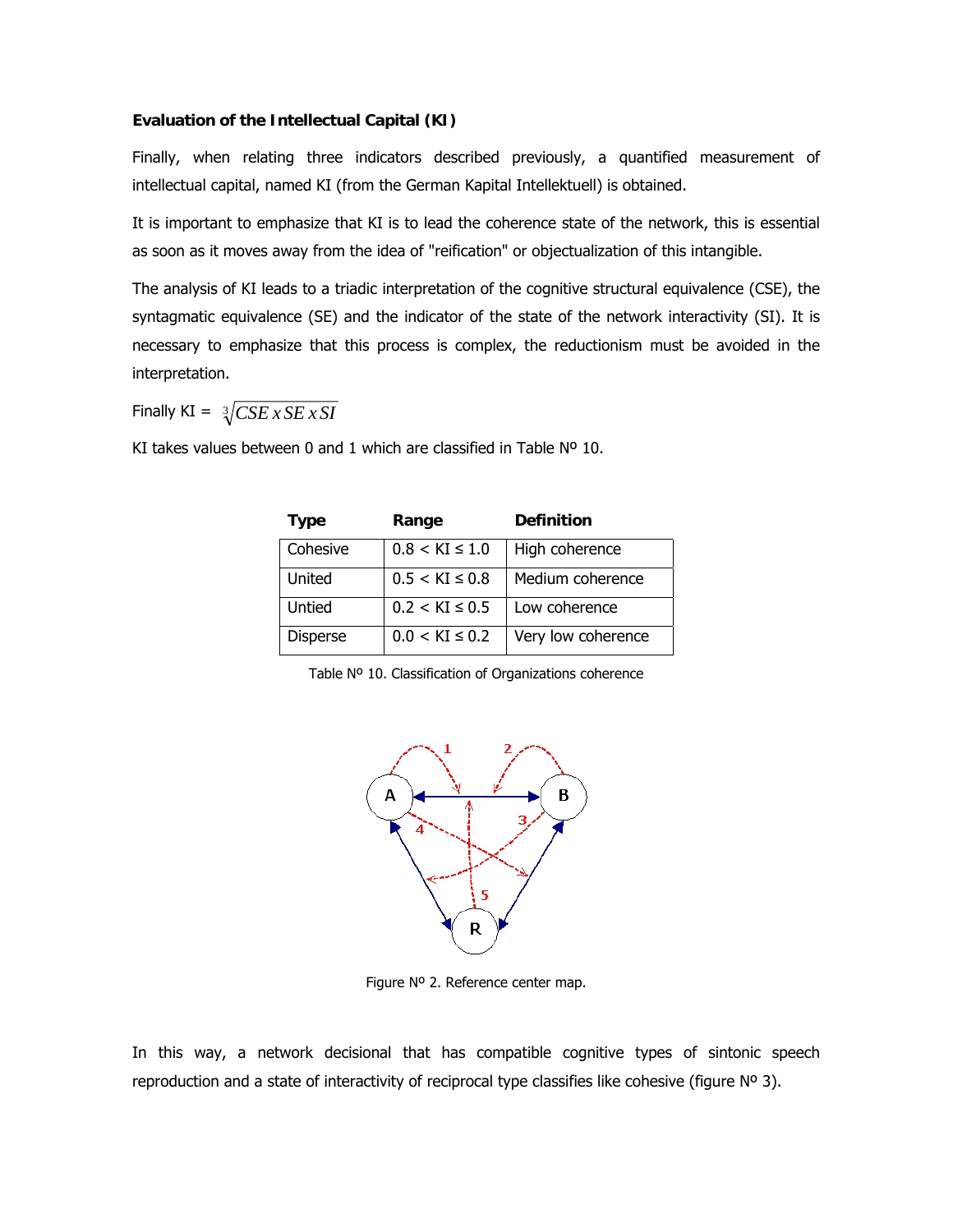

Figure Nº 3. Coherence graph for a cohesive network.

Figure Nº 4 shows a dispersed network, where the low coherence is due mainly to the fact that the command speech is not reproduced. A possible cause is a high number of hiporelatas in the decisional process, which impacts directly the strategy of action. A solution would be to reconfigurate cognitive maps through agreed decision making models, to generate least decisional configurations through merorelatas.



Figure Nº 4. Coherence graph for a dispersed network.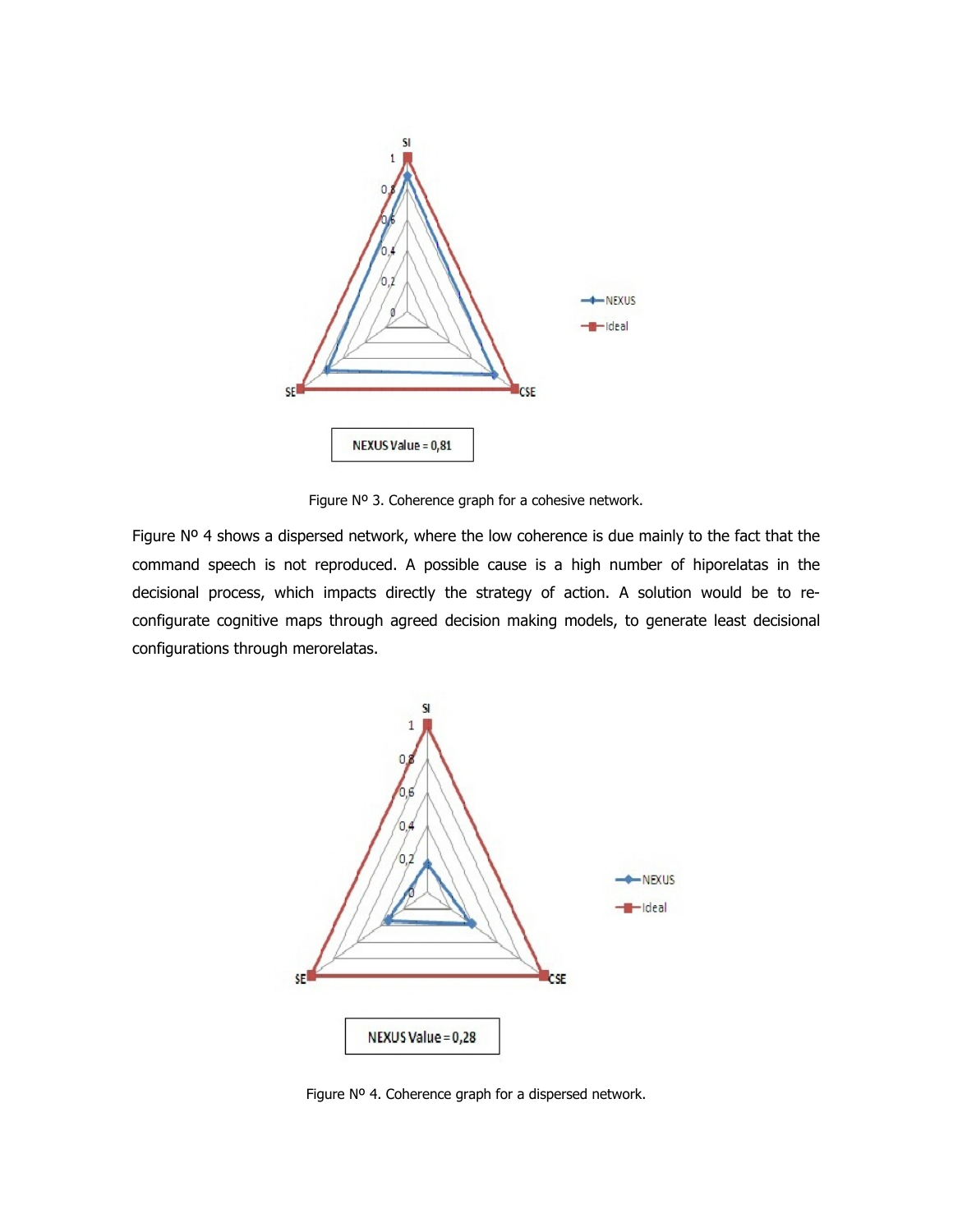### **CONCLUSIONS**

As said in the beginning, the transit from a prescriptive logic to poscriptive type one in relation to what is understood as knowledge production it implies locating the creation of value, as Intellectual Capital in the coherence of the decisional process, which can be configured as: distinction explanation-decision-action between objectives and goals, between actions and programs i.e. to look for the alignment according to narrative axis and action axis. The incoherencies or "discrete jumps" produced are fundamental due to the communication supports, to control the difference between both axis are insufficient so the amplification of the difference is generated, by cognitive type incompatibility or the generation of low certainty speeches in decisions making, or because in the daily affective ambience symmetrical relationships freeze any possibility of network cohesion.

The state of a network is not static**.** Although the cognitive type is the variable that shows the least possibility of change, this does not define the state of the network by itself. In this way the coherence can be improved managing the decisional certainty of the speech and re-configuring the interactivity. In other words, generating participation in the decisional modeling and modifying interactions of repulsive type to areas that do not mean conflict.

The method developed is complementary to the idea of competences management since it supports context change of the network meaning. Because of that, a person can be competent in a context but not in other. Coherence management evaluates decision action configurations that can be taken by network, as bending and tensions from the triad cognition-semantics-interactivity occurs. These configurations are the Intellectual Capital of the organization because they have no only been legible to the own network but also to the external ones, which they have decided to establish or to cut relationships.

NEUS in its appliance is characterized to be non-invasive which in the practice means that both questions and solutions are modeled by the network, and also is not required that interviewers be an expert. Our method supposes that the knowledge activity is constitutive of the triadics configurations that historically have prevailed as part of the organization conservation strategy.

NEUS method target is the evaluation analysis and management of the decisional coherence of the productive processes generating connective mesh comunicationally sustainable in a way to propose configurations to manage the difference between the narratives to do and the doing of an organization.